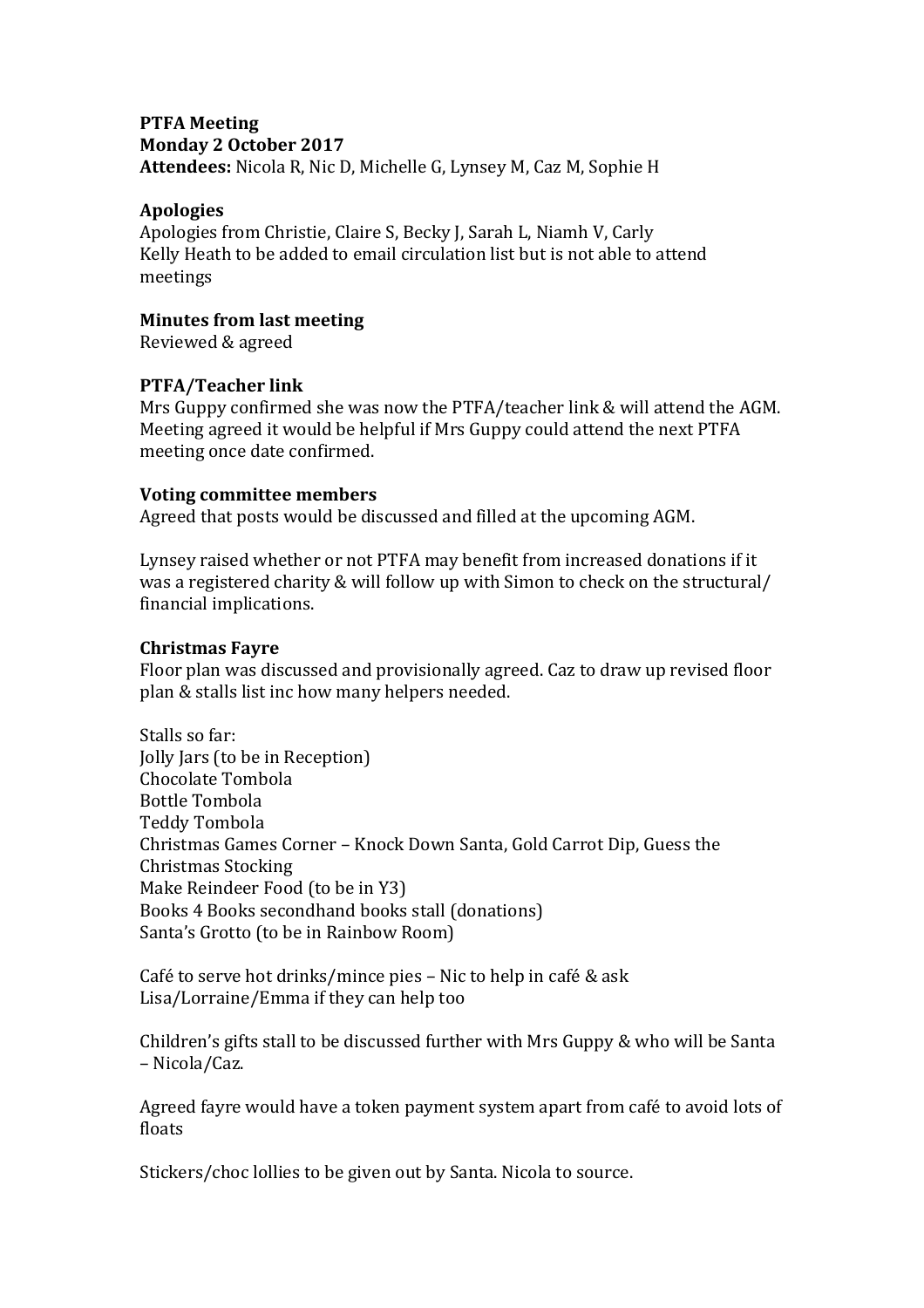All to approach local businesses/contacts/donate prizes eg tins of chocs for festive hampers for the Christmas Raffle. Please confirm who you are approaching/if you're buying so we don't duplicate. Suggestions show far:

Washingpool Farm Bridgets Framptons Groves Electric Palace

Caz to do a 'shout out letter' for teddies pre half term to coincide with Bag2School reminder. Another one to be sent out post half term for chocolate, jolly jars & helpers.

# **Request for resources**

Netball posts request from Lisa P – Michelle to check with Bob on costs/suppliers Gardening equipment from Mrs Haylock – Nicola has asked for wish list. Agreed to go for donations via Facebook initially Christmas crackers – agreed to provide. Michelle to ask local supermarkets for donations. Need 190. School trip fund – need to discuss further with Mrs Guppy on how best to do this. All agreed it was a good idea in principle Laptops/ipads – awaiting requirements from Mrs Guppy. Lynsey to check re availability of NHS re-commissioned laptops

# **School/PTFA Facebook link**

Caz/Nicola/Lynsey to check with Mrs Guppy if/how school can use the PTFA Facebook page to share school activities, events & possibly link with class blogs.

# **Silent Disco**

Agreed February 2018 would be better timing. Lynsey to ask 'Broomy' about staging event. Salway Ash Hall preferred venue. Mrs Guppy to approach Electric Palace via contact

# **AGM**

Agreed to raise possibility of parent donations at AGM. Nicola/Caz to circulate agenda before meeting Nicola confirmed £5,198 funds currently available in PTFA account.

#### **Christmas parties & gifts**

Agreed to fund. Nicola to liaise with Michelle in office on costs.

# **AOB**

Kelly/Nicola/Nic to help with Tempest Photography on Fri 13 Nov from 830 Michelle/Lynsey/Nicola to organise new Reception parents coffee morning post half term – Mon & Fri best days

Caz to check with Mrs Guppy re swimming pool status post Governors meeting Mrs Guppy to confirm if nativity can be filmed & possibility of Colfox filming